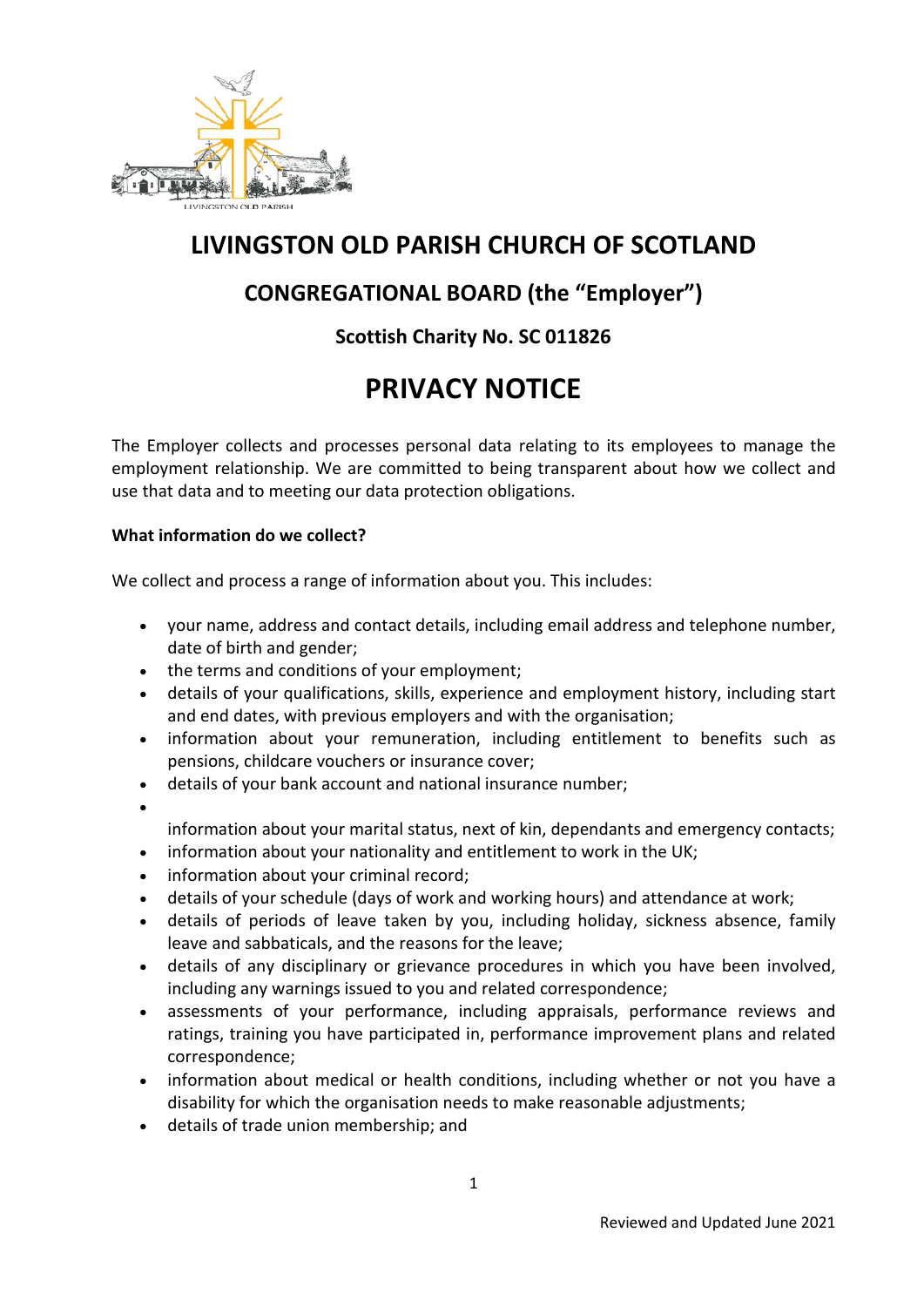• equal opportunities monitoring information, including information about your ethnic origin, sexual orientation, health and religion or belief.

We collect this information in a variety of ways. For example, data is collected through application forms, CVs or resumes; obtained from your passport or other identity documents such as your driving licence; from forms completed by you at the start of, or during employment; from correspondence with you; or through interviews, meetings or other assessments.

We also collect personal data about you from third parties, such as references supplied by former employers and, where applicable, information from criminal records checks permitted by law.

Data is stored in a range of different places, including in your personnel file and on our IT systems (including the email system).

#### **Basis for processing personal data**

We need to process data to enter into an employment contract with you and to meet our obligations under your employment contract. For example, we need to process your data to provide you with an employment contract, to pay you in accordance with your employment contract and to administer pension and benefit entitlements.

In some cases, we need to process data to ensure that we are complying with our legal obligations. For example, we are required to check an employee's entitlement to work in the UK, to deduct tax, to comply with health and safety laws and to enable employees to take periods of leave to which they are entitled. For certain positions, it is necessary to carry out criminal records checks to ensure that individuals are permitted to undertake the role in question.

In other cases, we have a legitimate interest in processing personal data before, during and after the end of the employment relationship. Processing employee data allows us to:

- run recruitment and promotion processes;
- maintain accurate and up-to-date employment records and contact details (including details of who to contact in the event of an emergency), and records of employee contractual and statutory rights;
- operate and keep a record of disciplinary and grievance processes, to ensure acceptable conduct within the workplace;
- operate and keep a record of employee performance and related processes, to plan for career development, and for succession planning and workforce management purposes;
- operate and keep a record of absence and absence management procedures, to allow effective workforce management and ensure that employees are receiving the pay or other benefits to which they are entitled;
- obtain occupational health advice, to ensure that we comply with duties in relation to individuals with disabilities, meet our obligations under health and safety law, and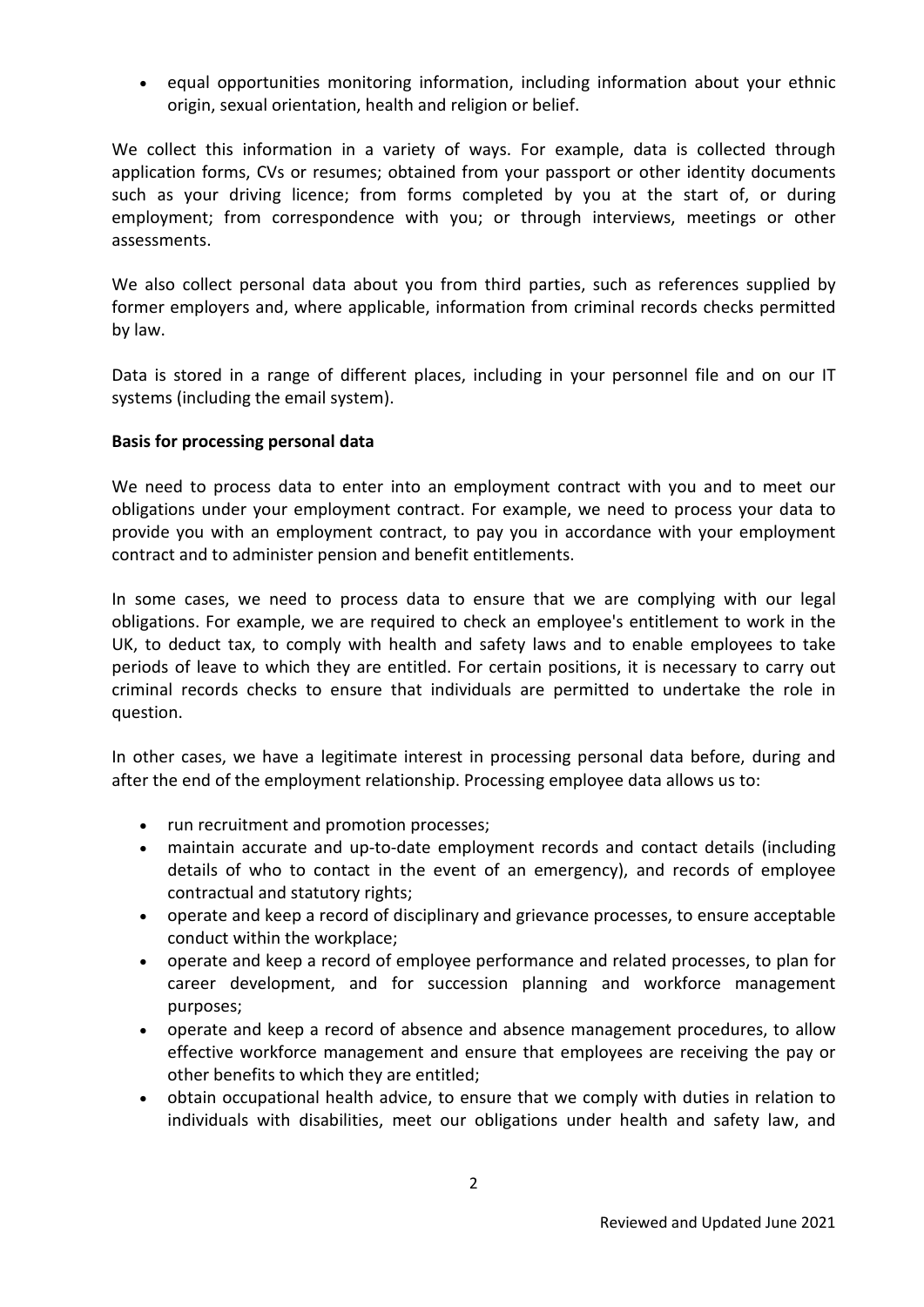ensure that employees are receiving the pay or other benefits to which they are entitled;

- operate and keep a record of other types of leave (including maternity, paternity, adoption, parental and shared parental leave), to allow effective workforce management, to ensure that we comply with duties in relation to leave entitlement, and to ensure that employees are receiving the pay or other benefits to which they are entitled;
- ensure effective business administration;
- provide references on request for current or former employees;
- respond to and defend against legal claims; and
- maintain and promote equality in the workplace.

Where we rely on legitimate interests as a reason for processing data, we have considered whether or not those interests are overridden by the rights and freedoms of employees or workers and have concluded that they are not.

Some special categories of personal data, such as information about health or medical conditions, is processed to carry out employment law obligations (such as those in relation to employees with disabilities and for health and safety purposes). Information about trade union membership is processed to allow us to operate check-off for union subscriptions.

We process other special categories of personal data, such as information about ethnic origin, sexual orientation, health or religion or belief. This is done for the purposes of equal opportunities monitoring. Data that we use for these purposes is anonymised or is collected with the express consent of employees, which can be withdrawn at any time. Employees are entirely free to decide whether or not to provide such data and there are no consequences of failing to do so.

#### **Who has access to data?**

Your information will be shared internally, including with members of the Congregational Board and your line manager.

We share your data with third parties in order to obtain pre-employment references from other employers and obtain necessary criminal records checks from Disclosure Scotland.

We also share your data with third parties that process data on our behalf in connection with payroll.

#### **How do we protect data?**

We take the security of your data seriously. We have internal policies and controls in place to try to ensure that your data is not lost, accidentally destroyed, misused or disclosed, and is not accessed except by those in the performance of their duties.

Where we engage third parties to process personal data on our behalf, we do so on the basis of written instructions, are under a duty of confidentiality and are obliged to implement appropriate technical and organisational measures to ensure the security of data.